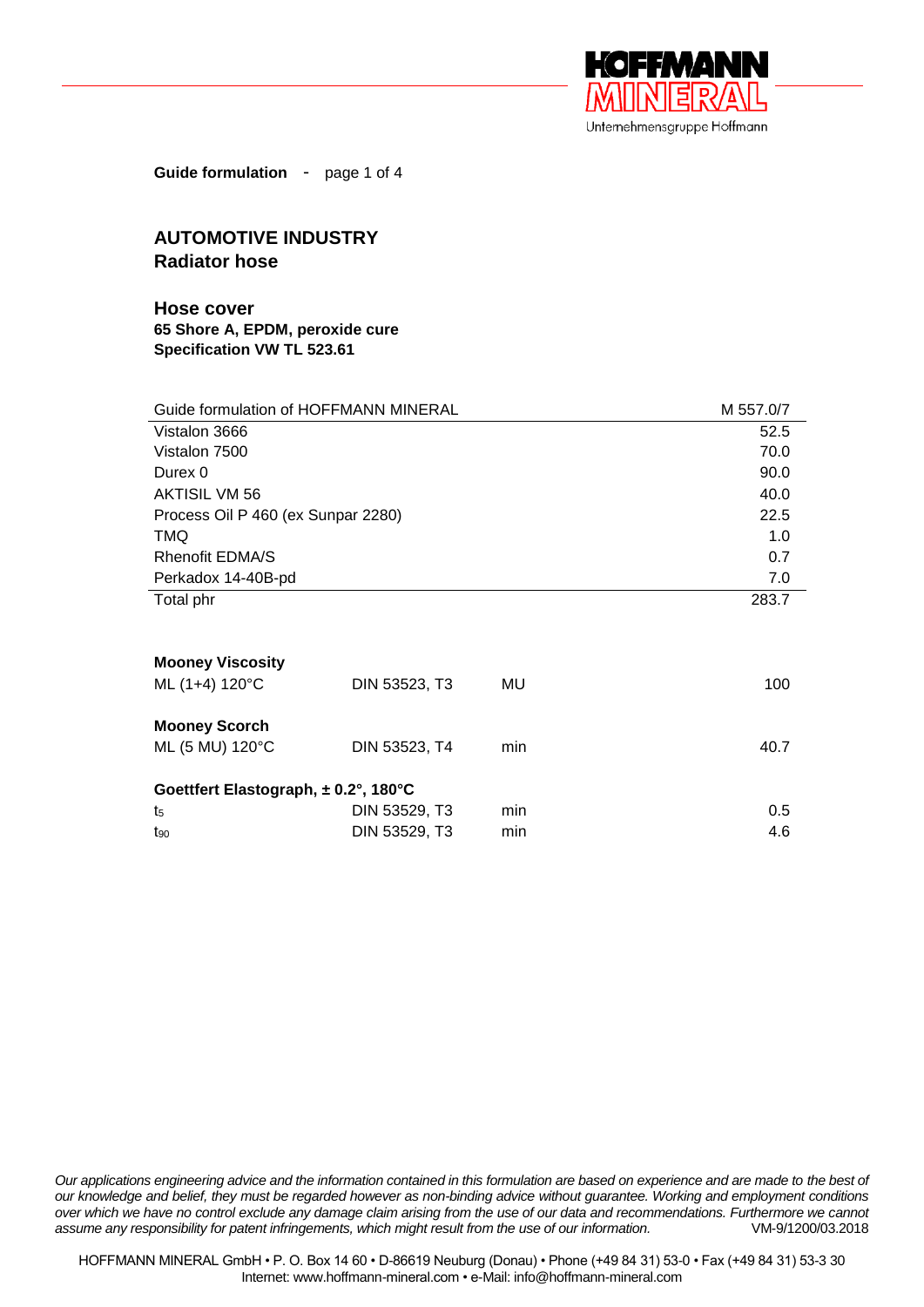

**Guide formulation** - page 2 of 4

|                                                                   |                          |                   | M 557.0/7 |  |  |  |
|-------------------------------------------------------------------|--------------------------|-------------------|-----------|--|--|--|
| <b>Physical properties</b>                                        |                          |                   |           |  |  |  |
| Press cure 5 min @ 180°C                                          |                          |                   |           |  |  |  |
| Density                                                           | <b>DIN EN ISO 1183-1</b> | g/cm <sup>3</sup> | 1.19      |  |  |  |
| <b>Hardness</b>                                                   | DIN ISO 7619-1           | Shore A           | 67        |  |  |  |
| Modulus $100\%$                                                   | DIN 53504, S2            | MPa               | 4.0       |  |  |  |
| Modulus $300\%$                                                   | DIN 53504, S2            | MPa               | 9.7       |  |  |  |
| Tensile strength                                                  | DIN 53504, S2            | MPa               | 11.9      |  |  |  |
| Elongation at break                                               | DIN 53504, S2            | $\%$              | 395       |  |  |  |
| Rebound                                                           | <b>DIN 53512</b>         | %                 | 52        |  |  |  |
| Tear resistance                                                   | DIN ISO 34-1, A          | N/mm              | 8.2       |  |  |  |
| <b>Compression set</b>                                            |                          |                   |           |  |  |  |
| 22 h $\omega$ 160°C, 50 % deflection, 3 h cooled under deflection |                          |                   |           |  |  |  |
| measured after 3 min relaxation                                   |                          | $\%$              | 45.2      |  |  |  |
| measured after 30 min relaxation                                  |                          | $\%$              | 41.6      |  |  |  |
| measured after 60 min relaxation                                  |                          | $\%$              | 40.3      |  |  |  |
| 22 h @ 160°C, 25 % defl.                                          | <b>DIN ISO 815, B</b>    | $\%$              | 21        |  |  |  |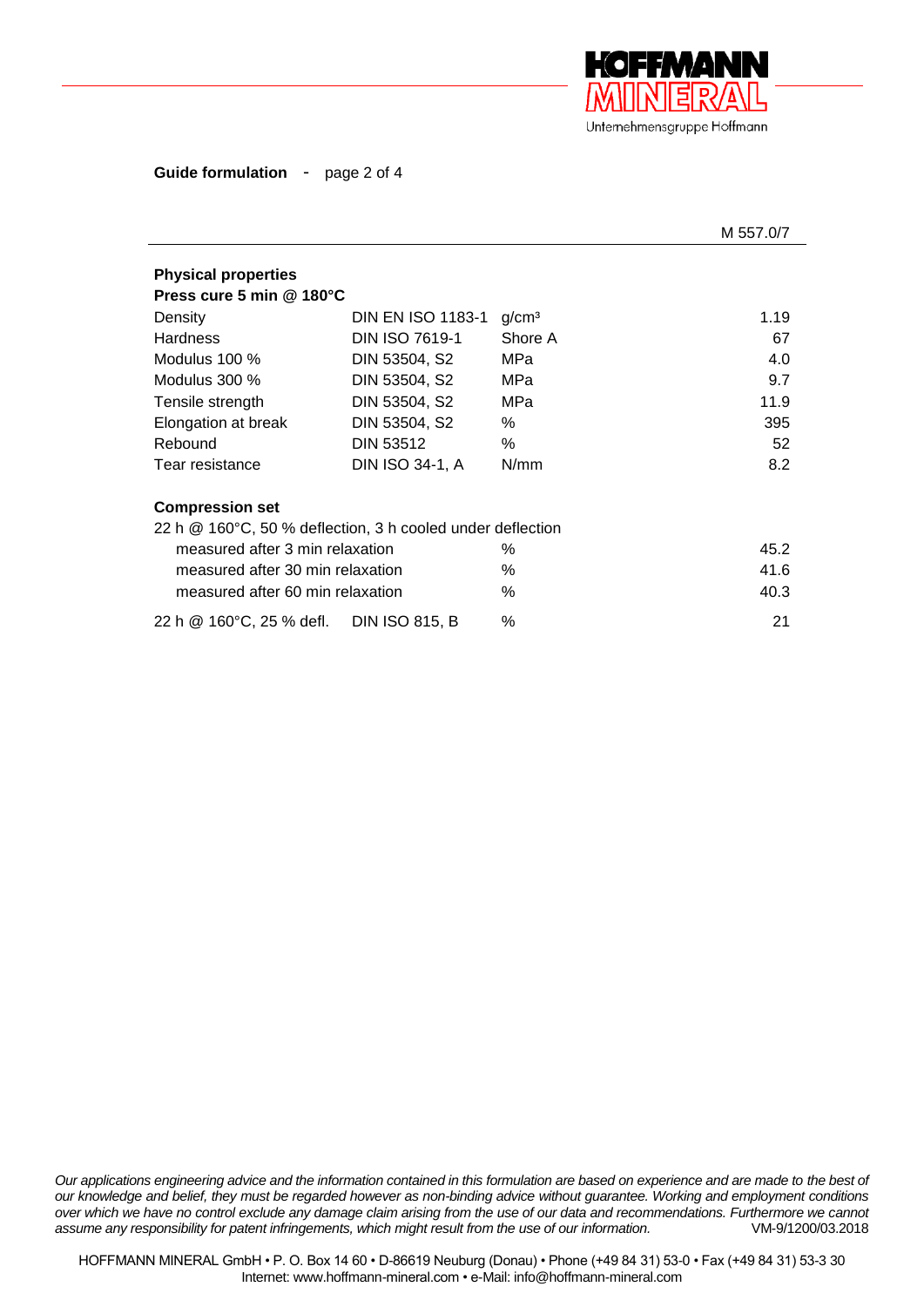

**Guide formulation** - page 3 of 4

|                                     |            | M 557.0/7 |
|-------------------------------------|------------|-----------|
| Air aging, 94 h @ 160°C, DIN 53508  |            |           |
| <b>Hardness</b>                     | Shore A    | 71        |
| Modulus 100 %                       | <b>MPa</b> | 5.2       |
| Tensile strength                    | MPa        | 12.2      |
| Elongation at break                 | %          | 265       |
| Rebound                             | %          | 51        |
| Tear resistance                     | N/mm       | 6.0       |
| $\Delta$ Hardness                   | Shore A    | +4        |
| $\triangle$ Modulus 100 %           | %          | $+29$     |
| $\Delta$ Tensile strength           | %          | $+2$      |
| $\triangle$ Elongation at break     | %, rel.    | $-33$     |
| $\Delta$ Rebound                    | %, rel.    | $-2$      |
| $\Delta$ Tear resistance            | %          | $-26$     |
| Air aging, 168 h @ 150°C, DIN 53508 |            |           |
| <b>Hardness</b>                     | Shore A    | 72        |
| Modulus 100 %                       | <b>MPa</b> | 5.3       |
| Tensile strength                    | <b>MPa</b> | 11.7      |
| Elongation at break                 | %          | 260       |
| Rebound                             | %          | 51        |
| Tear resistance                     | N/mm       | 5.6       |
| $\Delta$ Hardness                   | Shore A    | $+5$      |
| $\Delta$ Modulus 100 %              | $\%$       | $+31$     |
| $\Delta$ Tensile strength           | %          | $-2$      |
| $\triangle$ Elongation at break     | %, rel.    | $-34$     |
| $\Delta$ Rebound                    | %, rel.    | $+6$      |
| $\Delta$ Tear resistance            | %          | $-31$     |
| Air aging, 336 h @ 150°C, DIN 53508 |            |           |
| Hardness                            | Shore A    | 74        |
| Modulus 100 %                       | <b>MPa</b> | 6.3       |
| Tensile strength                    | MPa        | 11.5      |
| Elongation at break                 | $\%$       | 210       |
| Rebound                             | %          | 49        |
| Tear resistance                     | N/mm       | 4.2       |
| $\Delta$ Hardness                   | Shore A    | $+7$      |
| $\Delta$ Modulus 100 %              | $\%$       | $+57$     |
| $\Delta$ Tensile strength           | $\%$       | -3        |
| ∆ Elongation at break               | %, rel.    | -46       |
| $\Delta$ Rebound                    | %, rel.    | -6        |
| $\Delta$ Tear resistance            | $\%$       | -49       |
|                                     |            |           |